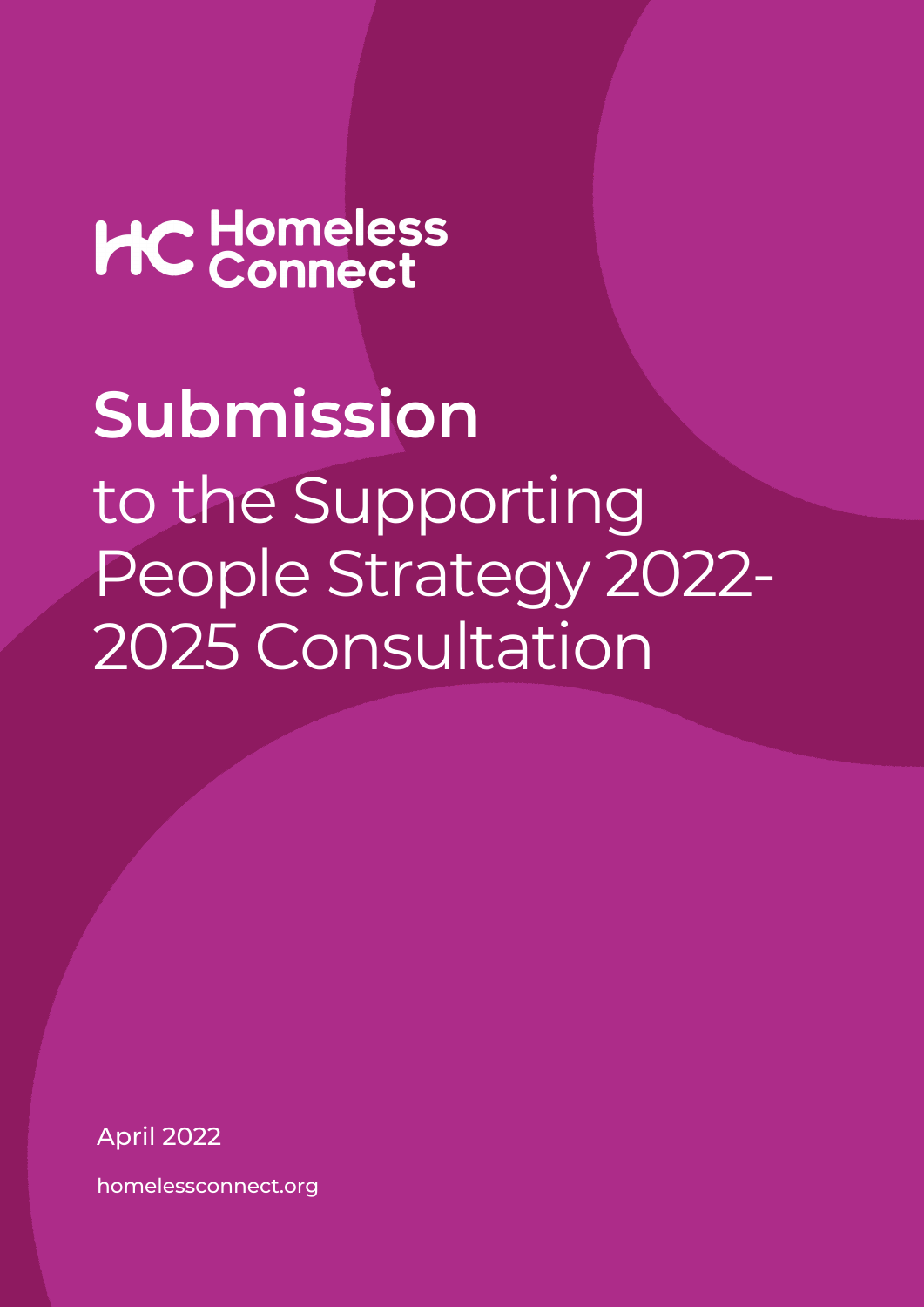## **Homeless Connect Consultation Response to the Supporting People Strategy 2022-2025**

| <b>Your Details</b>                 |                                  |   |            |  |  |  |
|-------------------------------------|----------------------------------|---|------------|--|--|--|
| Is this submission on behalf of an: | Organisation                     | X | Individual |  |  |  |
| Name:                               | <b>Mark Baillie</b>              |   |            |  |  |  |
| Organisation:                       | <b>Homeless Connect</b>          |   |            |  |  |  |
| <b>Postal Address:</b>              | Mallusk Road                     |   |            |  |  |  |
|                                     | <b>Central Park</b>              |   |            |  |  |  |
|                                     | Building 14                      |   |            |  |  |  |
| Postcode:                           | <b>BT36 4FS</b>                  |   |            |  |  |  |
| Email:                              | mark.baillie@homelessconnect.org |   |            |  |  |  |

It should be noted at the outset that this response has been informed by feedback received by the Homeless Connect Policy Forum at a meeting which took place on April 5 2022. All members of Homeless Connect are entitled to put forward a representative to be a part of the Policy Forum. It is made up of senior staff from across the homelessness sector including a wide range of providers of temporary accommodation and floating support providers funded through the Supporting People (hereafter SP) programme. The group is currently chaired by Gail McLaughlin, Homeless Services Manager at Ark Housing Association.

At the meeting on April 5, a structured conversation was held to hear the views of members on various aspects of the strategy. Our public policy officer then captured comments and incorporated the views of policy forum members in to the response set out below.

| 1 | Do you agree that the document provides a clear mission and                                                                                                                                                                                                                                                                                                                                                                                                                                                                                                                                                                                                                                                                                     | <b>YES</b> | <b>NO</b> |
|---|-------------------------------------------------------------------------------------------------------------------------------------------------------------------------------------------------------------------------------------------------------------------------------------------------------------------------------------------------------------------------------------------------------------------------------------------------------------------------------------------------------------------------------------------------------------------------------------------------------------------------------------------------------------------------------------------------------------------------------------------------|------------|-----------|
|   | strategic priorities for the Supporting People Programme?                                                                                                                                                                                                                                                                                                                                                                                                                                                                                                                                                                                                                                                                                       | X          |           |
|   | We do agree that the document provides a clear mission and strategic priorities.<br>We do have some comments to make regarding the content and specific wording<br>of the priorities.                                                                                                                                                                                                                                                                                                                                                                                                                                                                                                                                                           |            |           |
|   | We would highlight three concerns that we have regarding the second<br>1.<br>strategic priority. This strategic priority uses the phrase "single homeless"<br>people." We would urge the Housing Executive to avoid the use of the term<br>'homeless people.' In our view, this language implies that homelessness is a<br>constitutive part of the identity of the person experiencing it. This is<br>inherently stigmatising. At other points throughout the strategy the<br>language of "experiencing homelessness" is used. We would recommend<br>that this is consistently used throughout the strategy. Consequently, this<br>strategic priority should read "single people experiencing homelessness<br>with alcohol and drug problems." |            |           |
|   | Secondly, we note that the second strategic priority lists a number of<br>groups who will be "prioritised" including "older people, people with<br>mental health issues; single homeless people with drug and alcohol<br>problems; and women at risk of domestic abuse." The priority states that                                                                                                                                                                                                                                                                                                                                                                                                                                               |            |           |

this work will "be underpinned by evidence from the Strategic Needs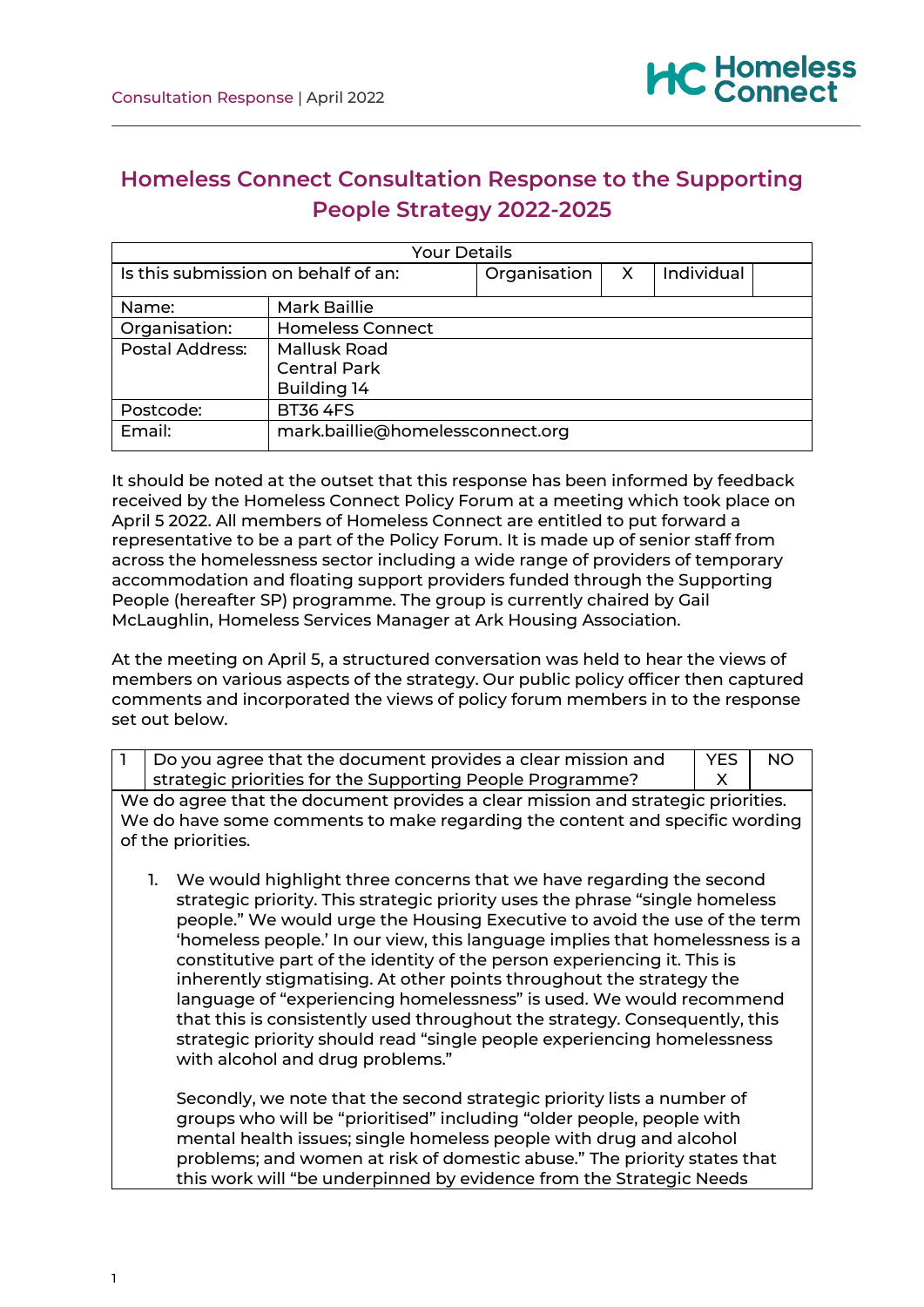

Assessment". Looking at the Strategic Needs Assessment (SNA), it is unclear to us why other groups are not going to be "prioritised" in a similar fashion to those outlined above. The SNA highlights current unmet need for several other groups experiencing homelessness including "single homeless with support", "Homeless families with support needs" and "offenders/people at risk of offending." In all three of these categories, the undersupply of support is projected to increase over the next three years.<sup>1</sup>

We absolutely agree with the use of an evidence-based approach to allocating the finite financial resources of the Supporting People fund. Following conversation with SP, we also appreciate that the prioritisation of the groups listed is not meant to imply that groups which are not mentioned will be deprioritised. However, it should be noted that some members of our policy forum have raised concerns about the wording set out here. In addition to the three groups mentioned directly in the Strategic Needs Assessment, it should be noted that young people are also not included in the list of those to be "prioritised." We would submit that the language used in this priority should be reconsidered to avoid the potential for misunderstanding.

Thirdly, regarding the group "single homeless people with alcohol and drug problems." This phrase can be understood in different ways. Will only individuals who have both alcohol and drug problems be prioritised? Or will those solely with alcohol or drug problems be prioritised? If it is the latter which is intended, as we think it is, the wording should be "single homeless people with alcohol and/or drug problems." A further difficulty with this wording arises from the fact that the needs of those experiencing homelessness facing challenges with alcohol can differ from the needs of those facing challenges with drugs. The SNA highlights this by separating the two groups out in its analysis. The trajectory for the two groups over the next three years highlighted in the SNA significantly differs. The undersupply projected for three years from now for support for those with alcohol problems stands at between 59 units and 3 units. The equivalent figures for those with drug problems stands at between 8 units and 170 units. <sup>2</sup> Those are substantively different scenarios. While admittedly the support provided to both groups does in fact overlap, we would submit the two groups should be considered separately in light of the different trajectories highlighted in the SNA.

2. Regarding Strategic Objective 4, we would submit that emphasis should not only be given to "generating greater value from public funds" but should also focus on achieving better outcomes for service users. The objective could read as follows: "4. Strengthen relationships across health, criminal justice and housing to achieve greater collaboration and sharing of risk with the aim of achieving better outcomes for service users and generating greater value from public funds to enhance available resources for housing support."

| $\mid$ 2 $\mid$ Do you agree that the objectives of the document are clear? | <b>YES</b> | NC. |
|-----------------------------------------------------------------------------|------------|-----|
|                                                                             |            |     |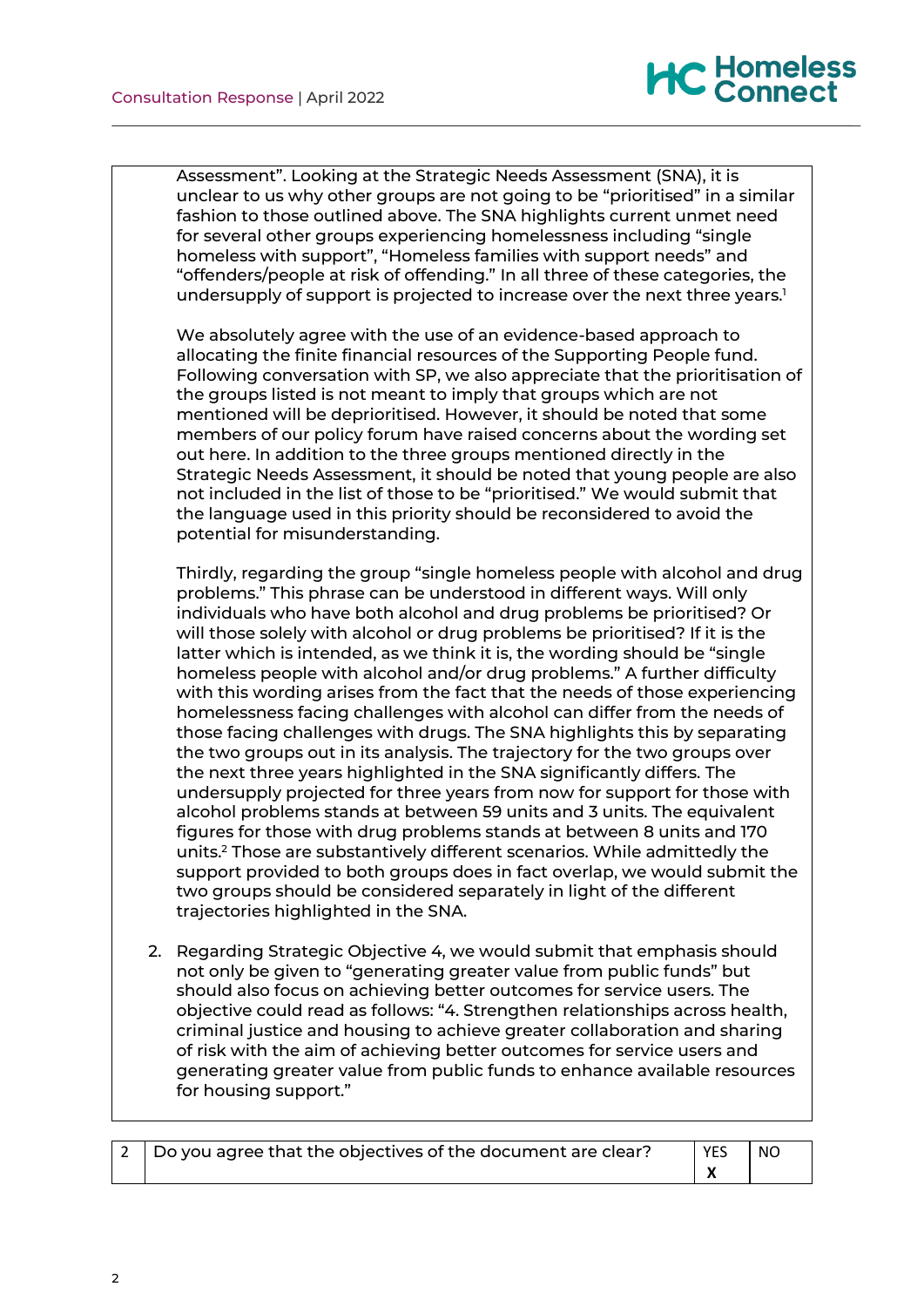

We do agree that the objectives of the strategy are clear. We would submit that Objective 2 requires amendment in line with our response to Q1.

| 3                                                                        |                                                                        |            | Do you agree with the actions that we will take in order to                       | <b>YES</b> | <b>NO</b> |
|--------------------------------------------------------------------------|------------------------------------------------------------------------|------------|-----------------------------------------------------------------------------------|------------|-----------|
|                                                                          |                                                                        |            | address the challenges of Objective 1?                                            | X          |           |
| Speaking generally, we do agree and support the objectives set out under |                                                                        |            |                                                                                   |            |           |
|                                                                          |                                                                        |            | Objective 1. We have some specific comments to make on some of the actions.       |            |           |
|                                                                          | 1.                                                                     |            | "In year one, we will support providers to develop capacity and resilience.       |            |           |
|                                                                          |                                                                        | ££"        |                                                                                   |            |           |
|                                                                          |                                                                        |            | a. We agree and strongly support this action. Homeless Connect would              |            |           |
|                                                                          |                                                                        |            | welcome the opportunity to work with Supporting People in seeking                 |            |           |
|                                                                          |                                                                        |            | to fulfil this action. If funding is to be made available to achieve this         |            |           |
|                                                                          |                                                                        |            | action, we would urge SP to ensure it operates over the life of the               |            |           |
|                                                                          |                                                                        |            | strategy rather than in single years and that the administrative                  |            |           |
|                                                                          |                                                                        |            | burden on providers is limited.                                                   |            |           |
|                                                                          |                                                                        |            | 2. "In year one we will fund mental health training for staff working in SP       |            |           |
|                                                                          |                                                                        | services." |                                                                                   |            |           |
|                                                                          |                                                                        |            | a. We strongly welcome this action. Especially since the advent of the            |            |           |
|                                                                          |                                                                        |            | Covid-19 pandemic, pressures on staff working in SP services have                 |            |           |
|                                                                          |                                                                        |            | been enormous and some have faced challenges with their mental                    |            |           |
|                                                                          |                                                                        |            | health as a result. We are aware from our members that                            |            |           |
|                                                                          |                                                                        |            | deteriorating mental health amongst staff is a significant issue. This            |            |           |
|                                                                          | has impacted on both frontline staff and management. The               |            |                                                                                   |            |           |
|                                                                          | difficulties in recruiting and retaining staff have placed significant |            |                                                                                   |            |           |
|                                                                          | pressure on staff in the homelessness sector who are often being       |            |                                                                                   |            |           |
|                                                                          |                                                                        |            | asked to go above and beyond their hours to fill in for vacant                    |            |           |
|                                                                          |                                                                        |            | positions. In addition, as SP will be acutely aware, the level of                 |            |           |
|                                                                          |                                                                        |            | complex needs amongst service users has risen presenting                          |            |           |
|                                                                          |                                                                        |            | additional challenges for staff in the sector. Some of our members                |            |           |
|                                                                          |                                                                        |            | have also highlighted that Covid has caused a notable loss in job                 |            |           |
|                                                                          |                                                                        |            | satisfaction among staff, as they are unable to engage with service               |            |           |
|                                                                          |                                                                        |            | users in the same way they were able to before the pandemic.                      |            |           |
|                                                                          |                                                                        |            | b. This funding reflects the need to value staff in SP services in a              |            |           |
|                                                                          |                                                                        |            | person-centred way. We welcome the commitment to fund this                        |            |           |
|                                                                          |                                                                        |            | training in year one and the fact that this action does not require               |            |           |
|                                                                          |                                                                        |            | additional funding subject to DfC budget confirmation. Homeless                   |            |           |
|                                                                          |                                                                        |            | Connect would welcome the opportunity to work with the Housing                    |            |           |
|                                                                          |                                                                        |            | Executive in seeking to fulfil this action.                                       |            |           |
|                                                                          |                                                                        |            | 3. "Throughout the life of the strategy we will support flexibility in contracts, |            |           |
|                                                                          |                                                                        |            | and welcome reconfigurations and service development proposals                    |            |           |

including those to increase floating support / peripatetic places; in particular those identifying efficiencies and focusing on homelessness, mental health, young people experiencing homelessness and older people".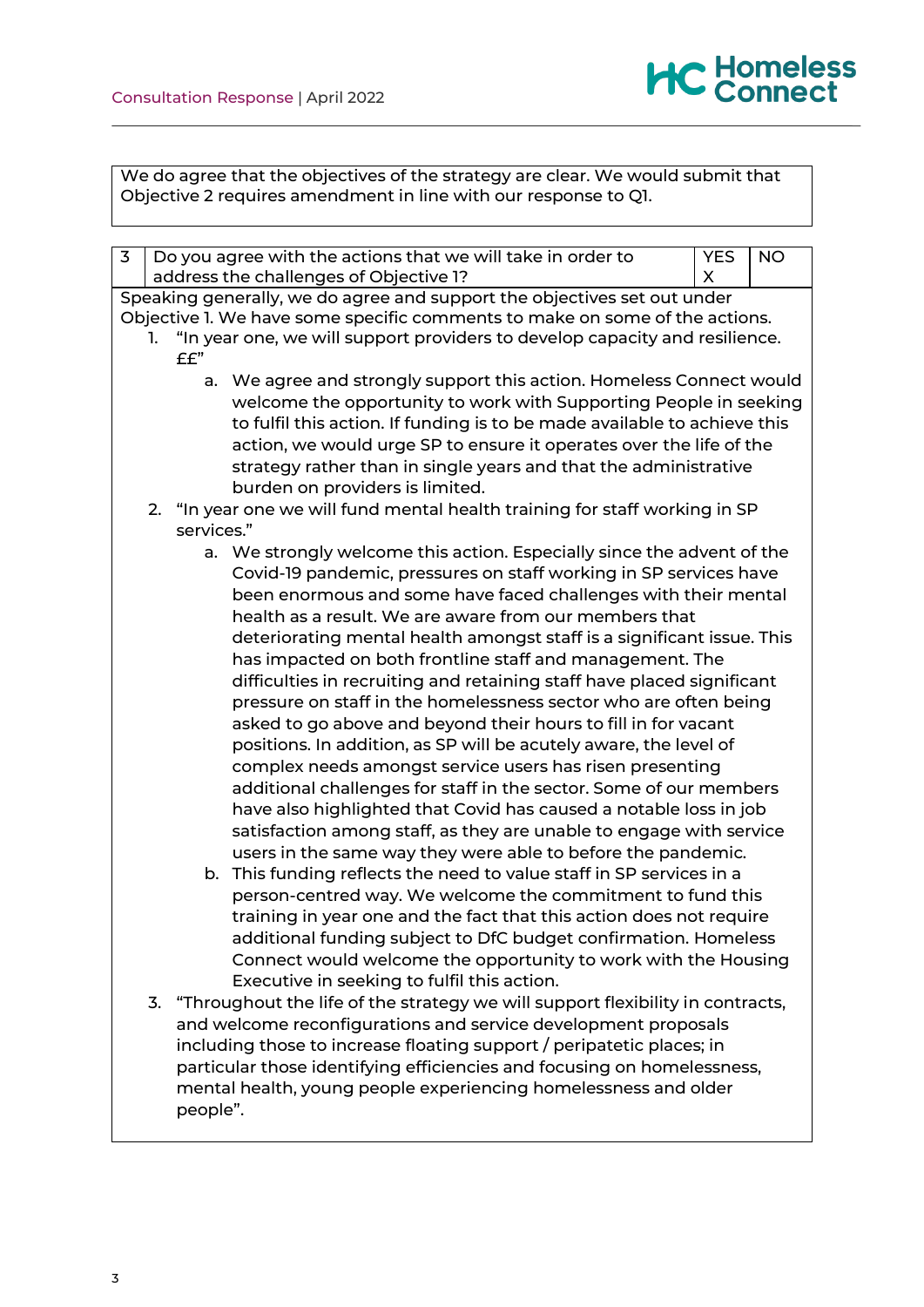

"Support flexibility, reconfigurations and service development to release funds from accommodation-based services to fund additional floating support places to address mental health and homeless prevention."

a. Regarding these two actions, the critical question relates to how these actions will be operationalised. We understand the rationale behind each of these actions but much will depend on how they will be implemented.

In terms of how success is measured under this objective, we would make the following comments:

- 1. "Administer eligible Covid 19 funding to providers."
	- a. SP has now indicated to providers that no additional Covid funding will be made available in the coming financial year. If this is correct, we do not see why this measurement should be included in the strategy. It is fully understood that at the time the draft strategy was written that the future of possible Covid funding was unclear. However, we believe it is important to raise the reality that Covid is far from over for providers. This has a real impact in two main ways.
	- b. Firstly, for congregate temporary accommodation providers, there is still a requirement to keep rooms available for the purposes of selfisolation in the event that a service user contracts Covid. When Covid funding had been available, providers received funding for those rooms. Now that Covid funding has stopped, this funding has stopped. This can cost providers in this situation significant sums of money over time in already financially straitened circumstances. For the purposes of keeping their staff and service users safe, they have no alternative option but to keep these rooms empty. Additionally, Covid funding has been used by providers to provide in-reach support in some settings which has served a valuable role throughout the pandemic. Without the Covid funding, this too will be impacted.
	- c. Secondly, staff are still required to isolate if they test positive for Covid; if staff are off, this places more pressure on other staff who are already under pressure due to the number of job vacancies or increases the need for agency staff who can be hard to get and are increasingly expensive; and with restrictions being lifted, there is an expectation that the number of cases may start to rise again. Providers, as responsible employers, feel they need to continue to provide Personal Protective Equipment (PPE) to staff to keep them safe. However, now that Covid funding has now stopped, so the cost of providing PPE will have to be diverted from existing budgets when existing stocks of PPE run out. This is another additional budgetary pressure on a sector which is already under enormous pressure. We would urge SP to consider what assistance they can provide to temporary accommodation providers with congregate facilities who still need to keep rooms open for the purposes of selfisolation and in terms of obtaining PPE.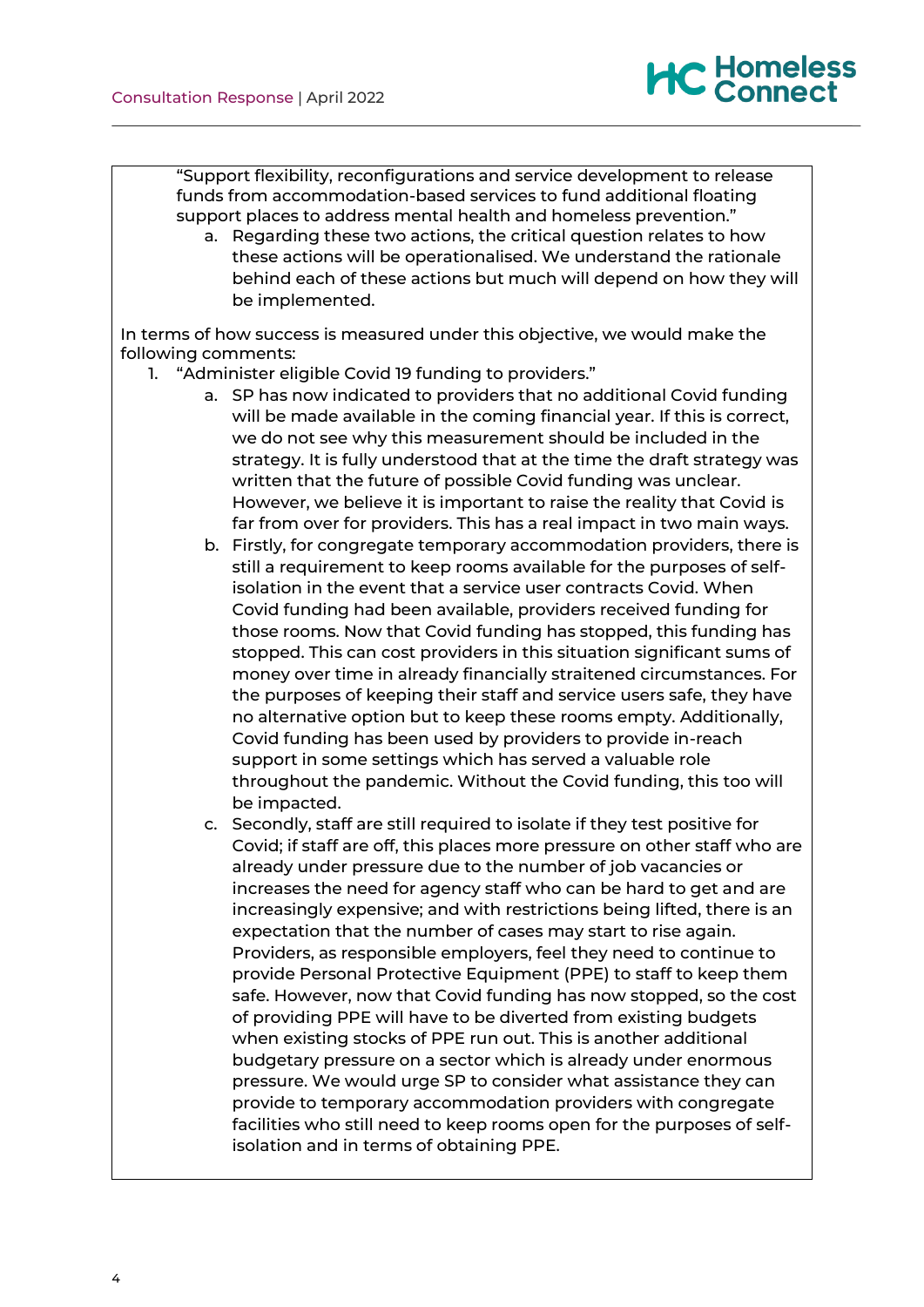

- 2. "Create 1000 additional floating support/peripatetic places."
	- a. Following discussion with representatives of SP, we have been made aware of the rationale behind the figure of 1000 additional floating support/peripatetic places. While 1000 additional places will not meet the gap in need, we understand that with budget constraints this is a realistic figure to introduce over the life of the strategy. We would suggest, however, that SP allow for flexibility to create more than 1000 additional floating support/peripatetic places in the wording of this action through the insertion of the phrase "at least". The action would therefore read "Create at least 1000 additional floating support/peripatetic places." We will continue to push for funding to be made available to close the gap in need.
- 3. "Successful Outcomes reported by providers on Covid recovery, capacity, resilience and staff mental health."
	- a. It would be helpful if further detail could be provided on how SP will measure successful outcomes under these four criteria.
- 4. "Reduction of Major Adverse Incidents."
	- a. The concept of "major adverse incidents" requires some degree of explanation. Members of our policy forum noted the lack of detail provided in this action and the lack of publicly available information on Major Adverse Incidents. This makes it challenging to know the settings in which these incidents are taking place and how the sector as a whole can address these issues.
	- b. The rise in incidents has to be understood in context. Covid has without question been a major factor. However, it is also clear to our members that the crisis in recruitment and retention of staff has been a significant contributory factor. If services are unable to recruit enough staff, this stretches the staff who currently work for the service and can lead to practices such as lone working. Services do not want to require staff to work on their own, but in some services this has become unavoidable due to the challenges being faced. We are concerned about the potential risk associated with staffing challenges. It is right for SP to seek to reduce the number of such incidents, but it is important that this is not solely put down to Covid. The reality is more complex than that.
	- c. It would also be helpful to know what baseline this reduction will be measured against. Would it be for the year 2021?

| Do you agree with the steps that we will take in order to                                                                                                 | <b>YES</b> | NO. |  |  |  |
|-----------------------------------------------------------------------------------------------------------------------------------------------------------|------------|-----|--|--|--|
| address the challenges of Objective Two?                                                                                                                  | X          |     |  |  |  |
|                                                                                                                                                           |            |     |  |  |  |
| While we are supportive of many of the actions incorporated here, we have<br>some comments to make regarding some of the actions.                         |            |     |  |  |  |
| "In year one we will link the central cost reduction with maximisation of<br>Housing Benefit (highlights ineligible spend and clarifies cost allocation." |            |     |  |  |  |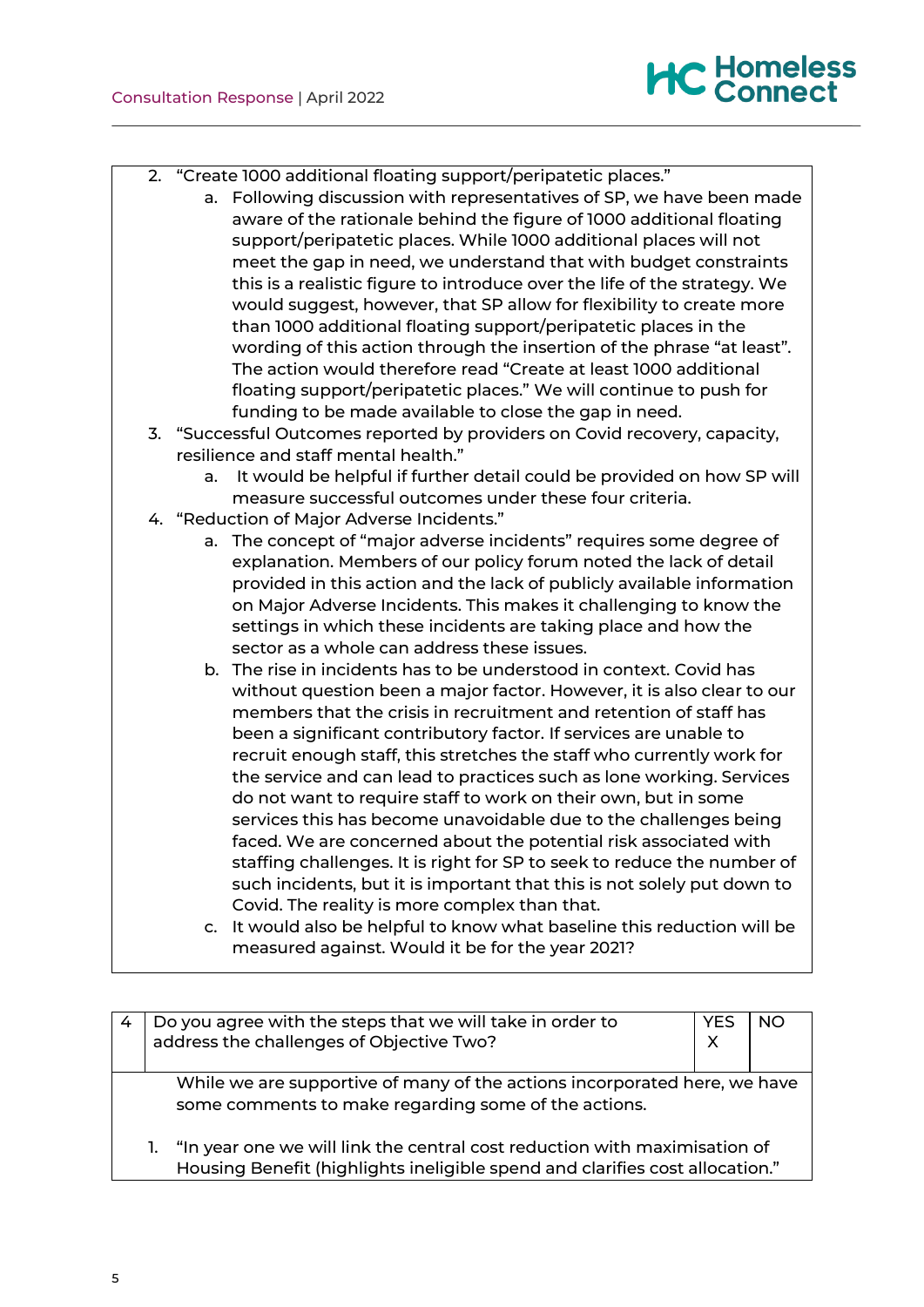## HC Homeless

- a. We would submit that further consideration is required regarding this action. A particular concern we have is the impact this may have on service users who are not in receipt of housing benefit. If, as we believe to be the case, the purpose of this action is to allow providers to increase rents and for housing benefit (or the housing element of Universal Credit) to cover the cost of the increase, this could negatively impact on those not in receipt of those benefits. If this action is included in the final strategy, the full consequences of taking this step for providers and service users will need to be explored and understood. Different wording to provide greater flexibility to SP in this area would be advisable.
- 2. "Throughout the life of the strategy we will remodel low level support services to release funding to floating support / peripatetic support."
	- a. We would value further detail on what this will involve in practice. This is not to suggest that we oppose this action per se, but much will depend on how it is operationalised.
- 3. "Throughout the life of the strategy we will Increase the number of people who are in receipt of a SP funded service by 1000 people." EE
	- a. We welcome the clarification provided here as to how the 1000 figure was arrived at. We would ask how this relates to the action set out in Objective 1 to "Create 1000 additional floating support/peripatetic places." Would the creation of 1000 additional floating support/peripatetic places be counted for the purposes of increasing the number of people who are in receipt of an SP funded service? It is assumed that it would not, but we would value clarification in this regard.
- 4. "Throughout the life of the strategy we will Increase efficiency by reducing the number of Providers by 10% by facilitating the current trend of Provider mergers."
	- a. Following discussion with SP representatives, we understand that the Housing Executive intends to play a constructive role in facilitating mergers to the benefit of providers and service users. Of course, providers are independent entities, mainly charities, in their own right. There have been recent examples of mergers which were mutually beneficial to the organisations concerned. However, any mergers have to be carefully considered and be in the best interests of the organisations concerned as well as service users. We would believe that the language should be amended to avoid any ambiguity and to ensure that the intention SP is clearly understood.
- 5. "Work with Providers to develop efficiencies from composite contracts. Target a 15% reduction in schemes by focusing on bundling numerous low, cost low support schemes."
	- a. As with the previous action, we would invite SP to consider the language used here to ensure the intention behind this action is understood.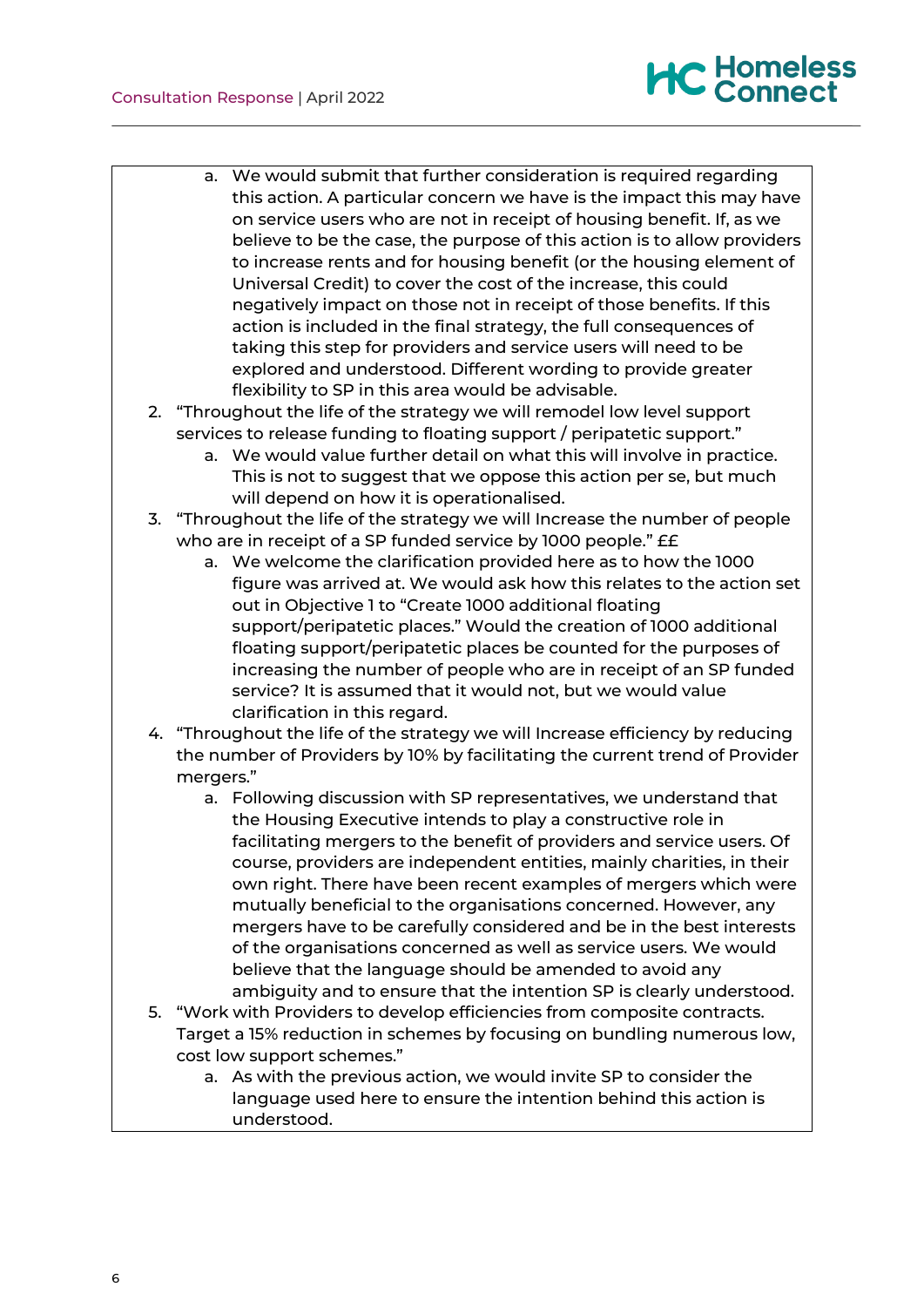

- 6. "Use the evidence from SROI and in partnership with health, improve services to meet the needs of homeless people with Drug and Alcohol problems and those with dual diagnosis. ££"
	- a. This is a welcome action and we sincerely hope funding will be available to implement it. For the reasons set out in our answer to Q1, we would submit the language here should refer to "people experiencing homelessness" rather than homeless people.
- 7. "Remodel services where appropriate to meet the needs of single homeless service users."
	- a. As with the action above, we would urge this to be amended to refer to "single people experiencing homelessness." While we do not oppose this action per se, it is not clear precisely what this will involve in practice. We would welcome further conversations with the Housing Executive to clarify what the intention is behind this action.
- 8. "Develop new services and enhanced delivery for people at risk of domestic abuse. ££"
	- a. We strongly support this action. There is a real need for additional services for those who are at risk of or have experienced domestic abuse. We would submit that this action should refer not only to those at risk of domestic abuse but also those who have experienced it. We sincerely hope that the financial resources will be available to deliver this action.
- 9. "In collaboration with Health, identify gaps in mental health provision and increase services, in accordance with need. ££"
	- a. We strongly welcome this action. It is well known that challenges with mental health are common amongst those at risk of or experiencing homelessness. Many service users in temporary accommodation need support in managing their mental health but at the current time can struggle to access the services they need. The homelessness sector needs to be involved in the development of the action plans which will emerge under the Mental Health Strategy for 2021 to 2031. We hope that the funding to implement this action will be available.
- 10. "Support the implementation of the strategic actions from the Strategic Review of Temporary Accommodation including the need for specialist accommodation based services. ££"
	- a. This is a critically important action. In our response to the consultation on the draft Strategic Action Plan for Temporary Accommodation (SAPTA) arising from the strategic review, we noted that the plan only includes one action related to specialist accommodation for a group with particular needs. This action was to "test new models of emergency accommodation for young people, to cater for the full continuum of support needs."<sup>3</sup> In our estimation, there is strong evidence that specialist accommodation based services are needed for other vulnerable groups. This includes single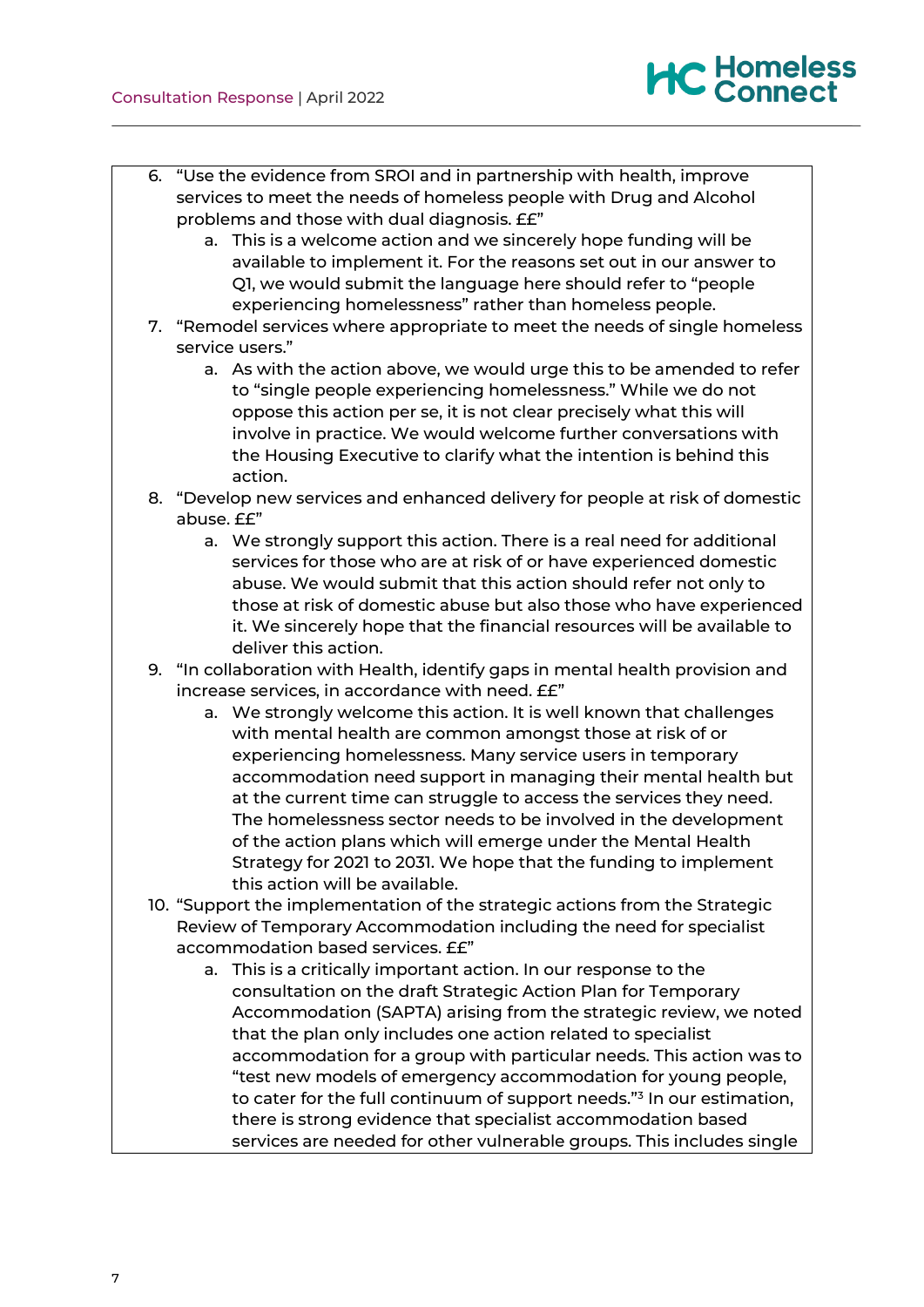sex services for women and girls and those impacted by substance use.

In the section entitled "How we will measure success", four measurements are incorporated. One of these measures is to "provide support to an additional 1000 people." Is this measurement connected to the action "throughout the life of the strategy we will increase the number of people who are in receipt of a SP funded service by 1000 people?" If so, this measurement is at risk of failure without additional funding being provided by the Department for Communities. This is not made clear under this heading.

The measurement to "enhance programme and provider efficiency by reducing bureaucracy and increasing the proportion of funding available for delivery of frontline services" will be warmly welcomed by providers. However, it is not clear from this how this will be measured practically. How does the Housing Executive propose to measure the reduction of bureaucracy?

In line with our comments above about seeking the maximisation of housing benefit, we would submit SP should reconsider the language used regarding this to ensure this proposal is fully thought through before it would be implemented.

| 5   Do you agree with the steps that we will take in order to | YES NO |  |
|---------------------------------------------------------------|--------|--|
| address the challenges of Objective Three?                    |        |  |

Speaking broadly, we are supportive of the actions set out in order to tackle the challenges of objective three. We have some comments to make on each of the actions set out.

- 1. "In year one we will work with providers to establish a forum for SP engagement, service development, staff training and cross-provider benchmarking and information sharing."
	- a. Some members of our policy forum asked whether the establishment of another forum is necessary. It was pointed out that the wording here lacks detail on the specific purpose of the forum; of what this forum would involve in practical terms; and whether it would be a monitoring body for SP. Members already attend a raft of different bodies associated with SP and the question asked was what this group would offer which is not already in place. There is a concern that this new group could run the risk of duplicating what is already happening and taking away time and energy from services which are already under enormous pressure. If this idea is proceeded with, the substantive questions being raised here would need to be addressed.
- 2. In year one we will work with providers to establish a framework for service users to be engaged in shaping services to reflect their needs. This may include annual surveys, representative forums or further development of service user outcomes."
	- a. As an organisation, we strongly believe in the critical importance of service user involvement in policy and service development. It is welcome to see this included as an action in the SP strategy. The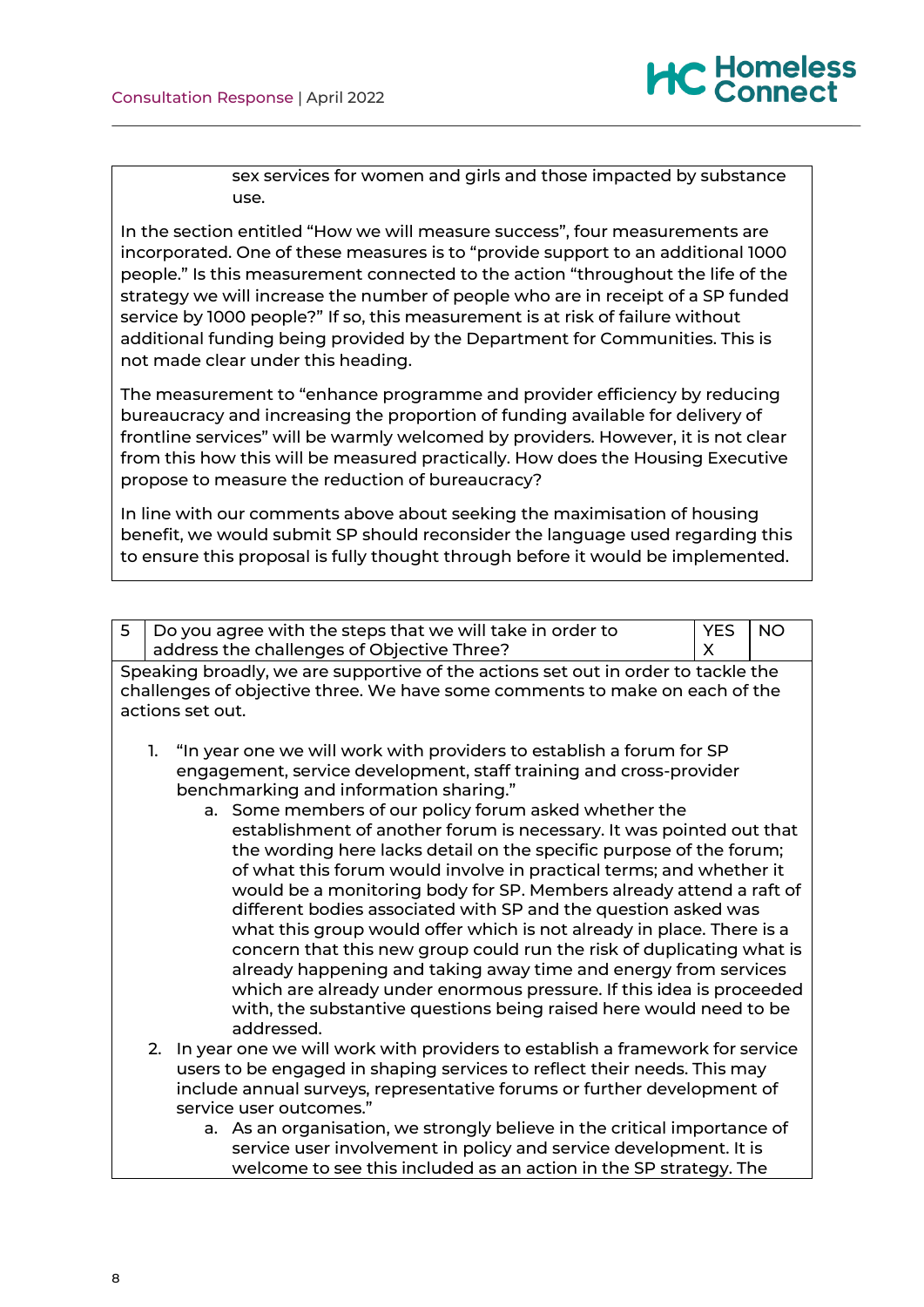

crucial question regarding service user engagement is not the principle of it, but how it is practically implemented. From our experience with service users, we know that it can be challenging in practice to introduce. If this action is to be effectively implemented, the engagement with service users must be meaningful, substantive and properly funded. Tokenistic engagement with service users will not only be ineffective, but it could prove counterproductive. As academic Mark Evans puts it, "the success of co-design is all in the doing. Done badly it can exacerbate social exclusion and destroy trust systems; done well it can help stabilize turbulent lives, improve life chances and foster trust systems."*<sup>4</sup>* Two of the actions set out in the Year 1 Action Plan for the Homelessness Strategy 2022-2027 are relevant regarding service user input. These are Actions 10 and 11: "We will seek to appoint a Strategic Partner to develop and implement a Lived Experience Programme" and "We will host four Service User meetings over the course of 2022/2023." 5 It would be helpful if the final strategy could clarify whether it is envisaged that the "lived experience programme" would be a part of implementing this action. We would welcome the opportunity to assist the Housing Executive in developing service user involvement in service and policy development.

- 3. "In year two we will focus the innovation fund on Covid recovery,
	- collaboration, resilience and capacity building"
		- a. This is a positive and welcome action.
- 4. "In years one and two we will work with providers to co-produce research on long term impacts of Covid on SP services"
	- a. This is a positive and welcome action reflecting on the fact that Covid will indeed have long-term effects. The emphasis on coproduction is particularly welcome. An important ask of any research would be the impact of Covid on staff in SP funded services; as discussed above, Covid has had a major impact on staff members.
- 5. "Throughout the life of the strategy we will ring-fence £1million nonrecurrent monies annually for innovation ££"
	- a. We welcome this action. We hope that while the ringfencing will take place on an annual basis, that the spending can take place over the life of the strategy. As the Housing Executive knows, it can be very difficult to effectively spend money provided in a single year budget. If this funding could be provided over a three year period, it would be spent more efficiently and lead to better outcomes. It should be further noted that in so as possible trying to reduce the administrative burden of schemes such as the innovation fund on providers would assist organisations who are already under enormous pressure.
- 6. "Throughout the life of the strategy we will drive efficiencies and prioritise projects which propose longevity of outcomes through short term investment/seed money to build into their own structures"
	- a. We have no objection to this action per se. However, in our estimation it is unclear what this will practically involve for SP providers. We would welcome greater detail on this.
- 7. "Throughout the life of the strategy we will drive collaboration between providers"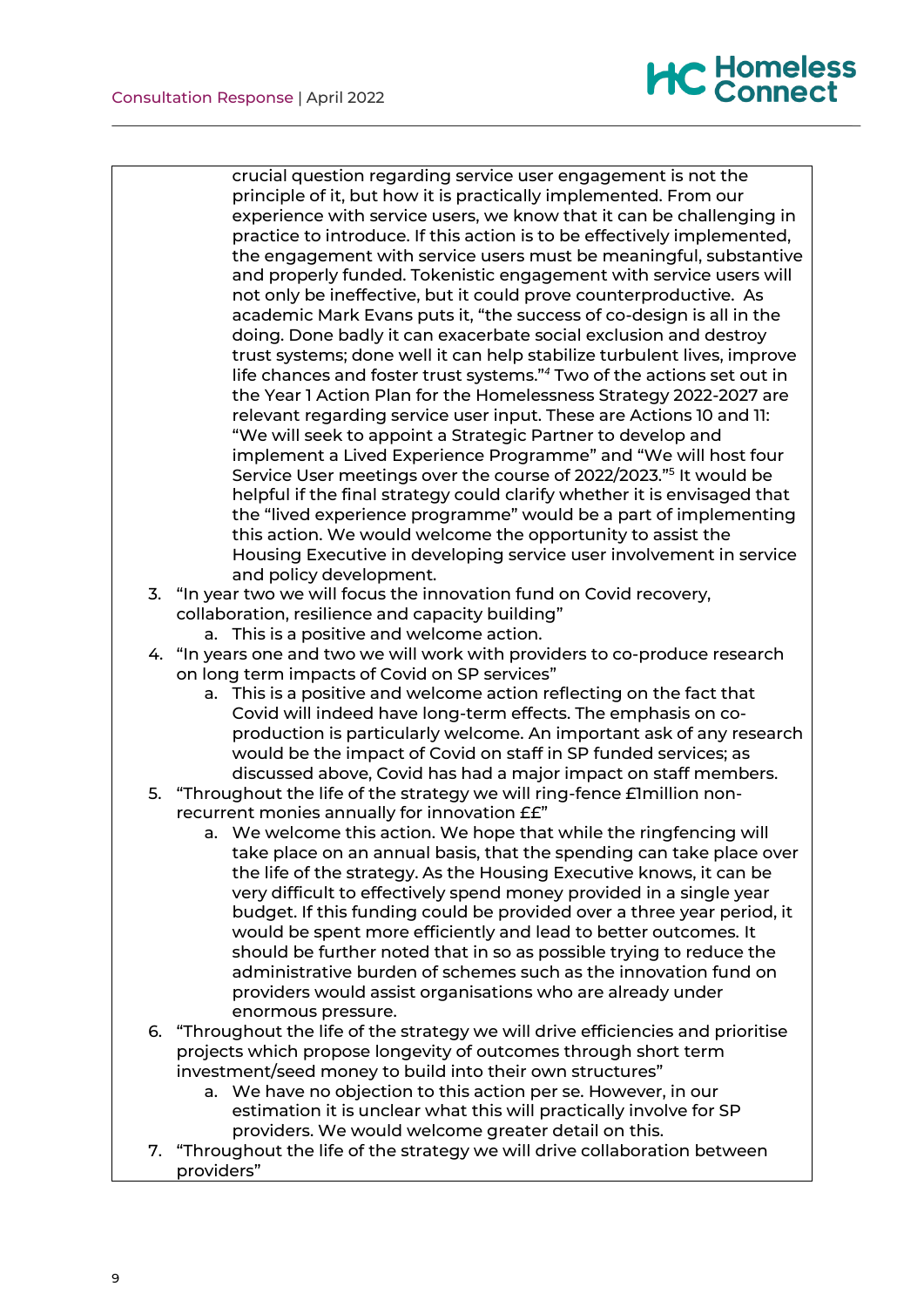

- a. We have no objection to this action per se. However, what in practice will this involve? To what end will this drive to "collaboration" be put? Collaboration between providers simply for the sake of collaboration does not seem to us advisable. However, if the collaboration is for the purposes of improving outcomes for service users then this would indeed be welcome.
- 8. "Develop models of support for young people experiencing homelessness including improved emergency accommodation options, Housing First, Nightstop and shared tenancies ££"
	- a. We welcome this action. However, several questions arise regarding it. Firstly, it is not clear why this action is not considered part of the homelessness stream. The box ticked regarding this action is for young people and not homelessness. This likely is an oversight and in the final strategy we would recommend the box for homelessness is ticked. Secondly, while we welcome the inclusion of a specific action related to young people experiencing homelessness, we would recommend a similar action regarding women experiencing homelessness and those impacted by substance use. The second strategic priority calls for the prioritisation of "single homeless people with alcohol and drug problems; and women at risk of domestic abuse." Admittedly, there are actions included other objectives in relation to these two groups, but these do not include the development of models of support focused on these groups. Thirdly, the term "Housing First" is used here. At no point in this document is this term defined. It is crucial the Housing Executive is clear in its strategies and plans on what it means when this term is used. A simple citation to provide clarity would resolve this issue. Fourthly, a similar issue arises with the "Nightstop" service. While many in the sector will know what is meant by this term, this should not be assumed. Fifthly and finally, we hope the additional funding needed will be available.
- 9. Implement recommendations of the lessons learned exercise in respect of the current Housing First delivery model ££
	- a. We welcome this action. It is important that lessons are learned from experience around the delivery of Housing First. We hope the funding is available to implement these recommendations.
- 10. Contribute to progression of the Strategic Outline Case on the expansion of the Housing First model in NI and the broader Homelessness Strategy ££
	- a. We strongly welcome this action. We believe in the effectiveness of the Housing First model for the small cohort who are experiencing chronic homelessness. We hope this outline case can be progressed so that further expansion of Housing First becomes possible.
- 11. Deliver improvements in services for women at risk of domestic abuse.
	- a. We of course would welcome improvements in the services provided for women at risk of domestic abuse. However, we have two comments to make about this action. Firstly, this action is vague. How would success or failure regarding this action be measured? We would ask for greater specificity on what is desired here. Secondly, we are not sure why this action is gendered. It is well known that domestic abuse can also impact on men. According to official PSNI statistics, in 2020/21 69% of victims of domestic abuse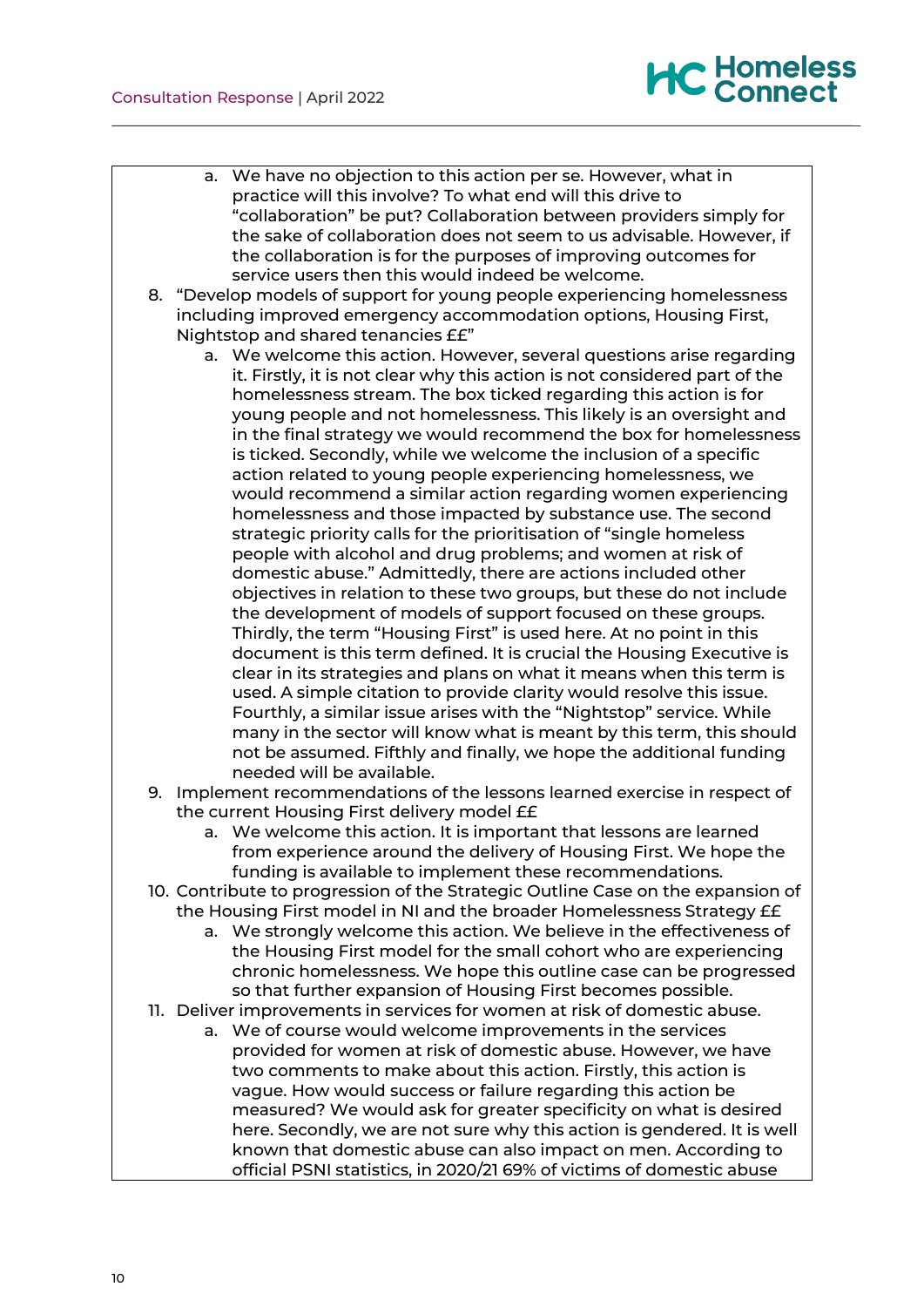were female compared to 31% who were male.<sup>6</sup> While it is the case that the substantial majority of victims of domestic abuse are female, there is a significant cohort of men who are impacted. Is there a reason why this action is specifically focused on women?

HC Homeless

In terms of the measures outlined to measure success:

• Improved collaboration and transparency in engagement with providers

This would be welcome. We would ask how in practice SP proposes to measure this.

• Produce Covid 19 research

We welcome this action but would ask for greater specificity on what the research would focus on in the final strategy. Simply producing Covid 19 research in and of itself would not necessarily lead to helpful outcomes for SP providers and service users. To what end is the research to be conducted?

• Administer £1million innovation fund annually

We welcome the innovation fund. However, we would urge SP to administer this fund over the three-year life of the strategy rather than annually. As we know the Housing Executive understands, spending on an annual basis can be less efficient due to the tight timelines involved. It can also limit the measures which can be taken by providers in terms of innovation. If at all possible, we would urge SP to lengthen the period out in which this money can be spent.

• Develop three new young people pilot services

This is a welcome action. We would ask for clarification as to why it is proposed to introduce three young people pilot services as opposed to one or five; whether the Housing Executive has an idea of where they would like these services to be located; and we would call for a further measure of success to be the introduction of additional specific services for women and those impacted by substance use.

• Deliver on objectives set to support women at risk of domestic abuse

Similar to our comments above, we would ask why men at risk of domestic abuse are not included in the consideration of the Housing Executive.

• Deliver on findings of the review into jointly funded young people accommodation services

We welcome this measurement.

• Deliver on the objectives set to improve on the existing Housing First model

We welcome this measurement.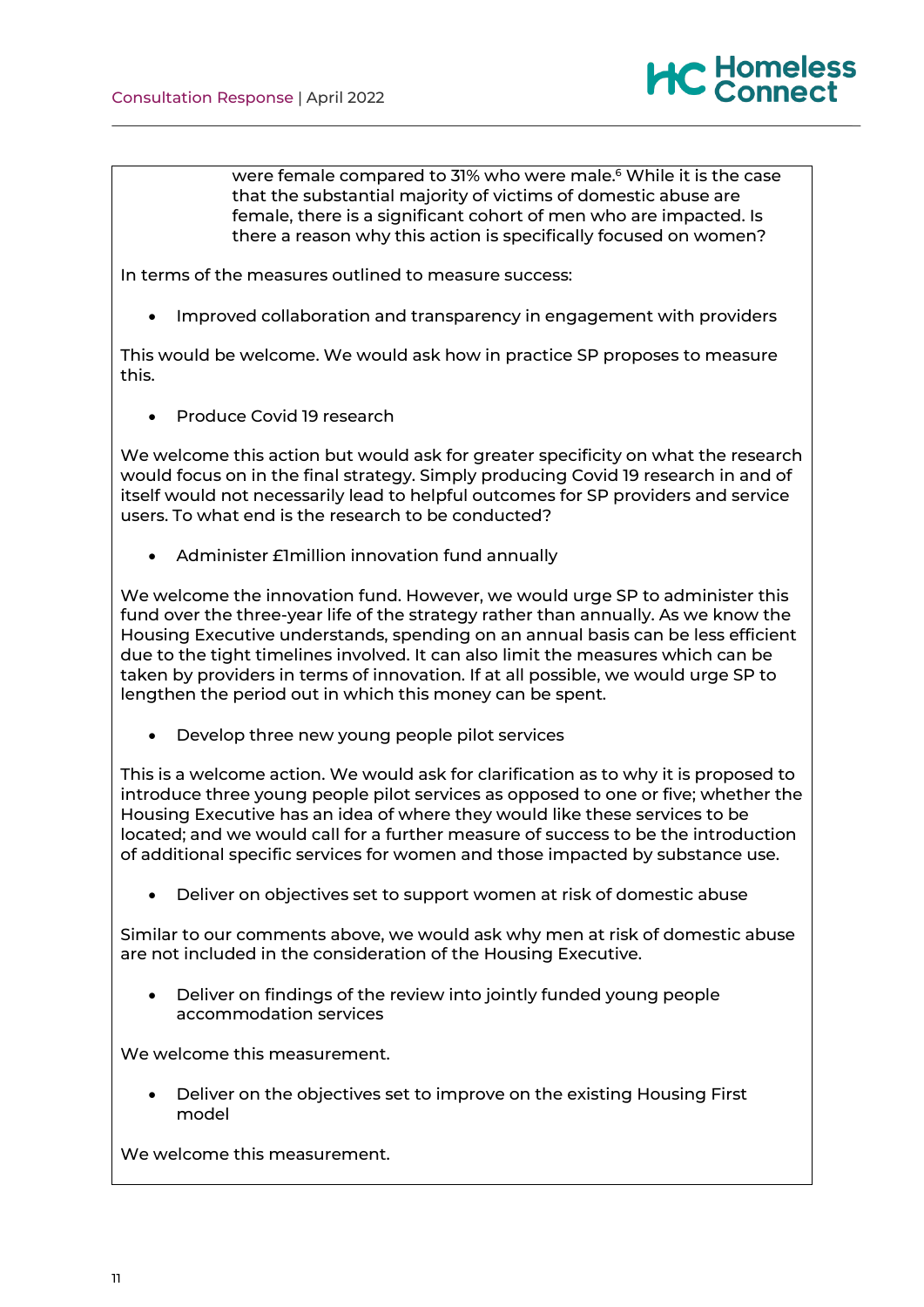

| 6 |                                                                                   | Do you agree with the steps that we will take in order to<br><b>YES</b><br><b>NO</b><br>address the challenges of Objective Four?<br>Χ |  |  |  |  |  |
|---|-----------------------------------------------------------------------------------|----------------------------------------------------------------------------------------------------------------------------------------|--|--|--|--|--|
|   | Broadly speaking, yes we do agree with the steps outlined in order to address the |                                                                                                                                        |  |  |  |  |  |
|   |                                                                                   | challenges of Objective Four. We have some further comments to make on the                                                             |  |  |  |  |  |
|   |                                                                                   | actions included:                                                                                                                      |  |  |  |  |  |
|   |                                                                                   |                                                                                                                                        |  |  |  |  |  |
|   | 1.                                                                                | In year one, establish a regular and formal structure to drive collaboration,                                                          |  |  |  |  |  |
|   |                                                                                   | risk sharing and enhance resource availability                                                                                         |  |  |  |  |  |
|   |                                                                                   | a. This is a positive action. We look forward to hearing more about                                                                    |  |  |  |  |  |
|   |                                                                                   | what this will involve in practice.                                                                                                    |  |  |  |  |  |
|   | 2.                                                                                | In year one, work with DfC to review and rationalise Supporting People                                                                 |  |  |  |  |  |
|   |                                                                                   | Governance and decision making arrangements                                                                                            |  |  |  |  |  |
|   |                                                                                   | a. We warmly welcome this action. We agree with the assessment set                                                                     |  |  |  |  |  |
|   |                                                                                   | out in the strategy on p25 that "the current oversight framework is                                                                    |  |  |  |  |  |
|   |                                                                                   | characterised by a complex structure." Members of our policy forum                                                                     |  |  |  |  |  |
|   |                                                                                   | highlighted the fact that there is a distinction between the level of                                                                  |  |  |  |  |  |
|   |                                                                                   | understanding of the SP programme in terms of its operation and its                                                                    |  |  |  |  |  |
|   |                                                                                   | governance. Speaking generally, staff in SP funded schemes have a                                                                      |  |  |  |  |  |
|   |                                                                                   | good understanding of how SP operates in practice. However, when                                                                       |  |  |  |  |  |
|   |                                                                                   | it comes to governance questions, it was noted that staff (including                                                                   |  |  |  |  |  |
|   |                                                                                   | in some cases senior staff) do not fully know and understand the                                                                       |  |  |  |  |  |
|   |                                                                                   | governance of SP. This can lead to a disconnect and a lack of                                                                          |  |  |  |  |  |
|   |                                                                                   | understanding of how particular decisions have been arrived at. This                                                                   |  |  |  |  |  |
|   |                                                                                   | is in all likelihood a product of the "complex structure" currently in                                                                 |  |  |  |  |  |
|   |                                                                                   | place. Consequently, in our view simplifying and rationalising the                                                                     |  |  |  |  |  |
|   |                                                                                   | governance and decision-making arrangements will be beneficial to                                                                      |  |  |  |  |  |
|   |                                                                                   | providers and service users.                                                                                                           |  |  |  |  |  |
|   |                                                                                   | b. A constructive suggestion put forward by members of our policy                                                                      |  |  |  |  |  |
|   |                                                                                   | forum would be for SP to produce an organisational chart for                                                                           |  |  |  |  |  |
|   |                                                                                   | providers. This would assist SP funded providers to know who to talk                                                                   |  |  |  |  |  |
|   |                                                                                   | to within the organisation when different issues arise. Some                                                                           |  |  |  |  |  |
|   |                                                                                   | members have had experience of being given conflicting<br>information on who to speak to due to confusion over who is                  |  |  |  |  |  |
|   |                                                                                   | responsible for particular areas. An organisational chart which was                                                                    |  |  |  |  |  |
|   |                                                                                   | regularly updated as and when staff move role would be valued.                                                                         |  |  |  |  |  |
|   |                                                                                   | 3. In year one, make bids for additional funding including through monitoring                                                          |  |  |  |  |  |
|   |                                                                                   | rounds                                                                                                                                 |  |  |  |  |  |
|   |                                                                                   | a. Our only question about this action is why it is limited only to year                                                               |  |  |  |  |  |
|   |                                                                                   | one. We would submit that this may well be necessary in years two                                                                      |  |  |  |  |  |
|   |                                                                                   | and three as well.                                                                                                                     |  |  |  |  |  |
|   |                                                                                   | 4. In year one continue to work with Health and Justice colleagues to develop                                                          |  |  |  |  |  |
|   |                                                                                   | a partnership approach.                                                                                                                |  |  |  |  |  |
|   |                                                                                   | a. While we welcome this action, greater specificity is required on who                                                                |  |  |  |  |  |
|   |                                                                                   | precisely is meant by "Health and Justice colleagues". It is quite                                                                     |  |  |  |  |  |
|   |                                                                                   | understandable that a shorthand has been adopted in the high-level                                                                     |  |  |  |  |  |
|   |                                                                                   | strategy document, but we would welcome the full listing of who is                                                                     |  |  |  |  |  |
|   |                                                                                   | envisaged here. Our concern is that without specificity,                                                                               |  |  |  |  |  |
|   |                                                                                   | accountability for much needed progress on this action will prove                                                                      |  |  |  |  |  |

impossible. We would further submit that "education" colleagues should be included, considering the vital importance the education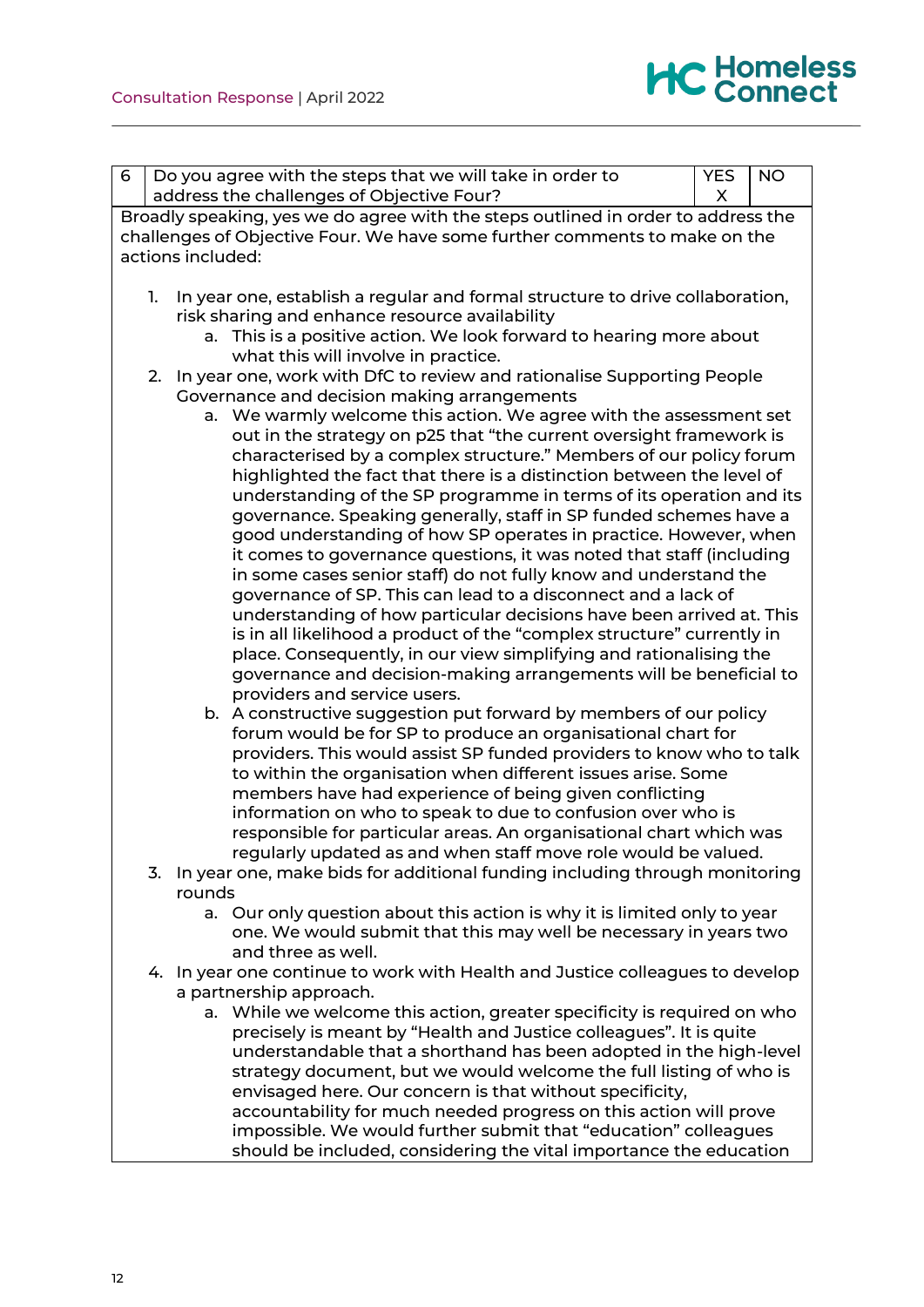

system can play in preventing homelessness and the role they play in the Interdepartmental Homelessness Action Plan.

- 5. Throughout the strategy, we will use existing collaboration in place through Community Planning Partnerships to develop pilots between health, housing, social care and justice organisations to share resources and greater target support, such as the Strategic Leadership Group in Belfast, which is developing a programme to target intensive support towards those experiencing homelessness, and with complex needs, including drug and alcohol dependency.
	- a. We strongly welcome this action. It is assumed that the programme referred to here is 'Complex Lives' which we believe has been a positive innovation.
- 6. Throughout the life of the strategy we will use the SNA and findings in Social Return on Investment to inform bids for additional funding a. This is a sensible and welcome action.
- 7. Throughout the life of the strategy, work with DfC to enable greater collaboration across Government departments and achieve greater strategic alignment and greater value for the public purse
	- a. This is a sensible and welcome action. The positive collaborative working throughout the pandemic in response to homelessness must be built on. It would be tragic if that positive work is lost.
- 8. Throughout the life of the strategy use tools such as SNA and SROI to seek more investment as there is evidence that prevention produces significant future savings to the public purse. Investment which may cost more initially will have significant long-term gains.
	- a. This is a sensible and welcome action.
- 9. Re-define the Strategic Advisory Board to enhance strategic partnership working and outcomes for service users
	- a. While we welcome this action, we would stress that service users should be involved in this process and in the oversight mechanisms for SP. It is acknowledged that this would not be straightforward, but we would welcome the opportunity to work with SP to achieve this end.
- 10. Identify potential for new co-funded services
	- a. Our only query about this is why this is only for services for young people. Homelessness services may benefit from new co-funded services as well. Is there a reason this action only refers specifically to young people?

In terms of the measurements of success:

• Greater sharing of funding streams

While in principle this is sensible, there needs to be clarity on what funding streams are envisaged here.

• Establish 3 pilot services co-funded with health

Two questions arise around this measurement. Why three pilot services as opposed to one or five? Secondly, which streams of SP in particular are in view here? Are homelessness services envisaged here?

• Secure additional investment to deliver strategic actions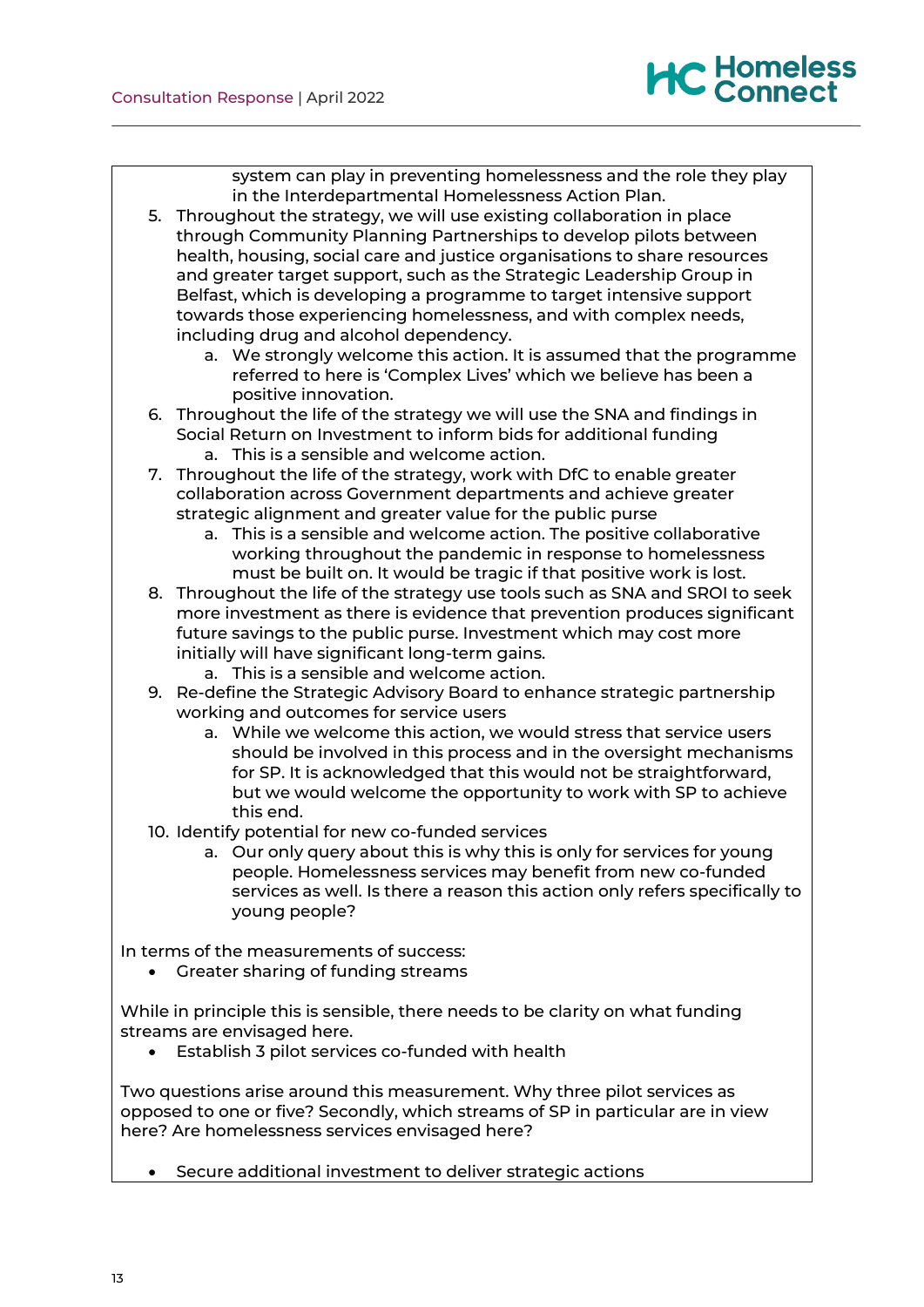

This would be welcome and it is a fair measurement.

|            | Is there anything further you believe needs to be included in the $\vert$ YES |  | NO. |  |  |  |
|------------|-------------------------------------------------------------------------------|--|-----|--|--|--|
|            |                                                                               |  |     |  |  |  |
|            | strategy document?                                                            |  |     |  |  |  |
|            |                                                                               |  |     |  |  |  |
|            | We have made suggestions on this throughout our answers to previous           |  |     |  |  |  |
|            |                                                                               |  |     |  |  |  |
| questions. |                                                                               |  |     |  |  |  |
|            |                                                                               |  |     |  |  |  |
|            |                                                                               |  |     |  |  |  |

8 | If you have any other comments regarding the strategy document please detail these below We have a number of additional comments to make on the strategy document: 1. We strongly welcome the comments of the CEO of the Housing Executive in her foreword around funding for SP. On p4, she states the following: "I am aware that the funding pot remains static this year, despite evidence of the increasing gap between demand and supply of services. While I accept the importance of working within this funding envelope, I do not accept that funding levels are adequate, and therefore identifying opportunities for funding opportunities, and partnering with other funding streams where we can, is a priority." Members of our policy forum also unanimously agreed with Ms Long's assessment that current funding levels for SP are inadequate. We will join with the Housing Executive in pushing for additional funding for SP to ensure that providers can provide effective services for those they seek to serve. 2. It should be stressed that, as we know that SP are aware, service providers in the homelessness sector are under enormous pressure at the current time. On a wide variety of fronts, the resources available to the sector are simply insufficient to meet the needs of those at risk of or experiencing homelessness. Right across the sector, providers are struggling to recruit and retain staff. The salaries which can be offered are insufficient to attract suitable applicants for roles which can be hugely challenging. We are aware of providers advertising and re-advertising roles on five occasions and not receiving any suitable applicants. Some floating support services are already operating with large waiting lists because they simply cannot get the staff to provide the service. The rates being charged by agencies for staff have risen sharply (for some agencies in excess of 20%) and rising energy costs and fuel prices are putting pressure on already stretched budgets. These costs are unavoidable for services. While costs have risen, the contribution via SP has remained the same. The blunt reality is that valuable services are at risk of being scaled down or even closed because of difficulties around staffing and resources. We implore SP to do everything in its power to find a way to get more resources for the homelessness sector. Some services are close to reaching a critical point. We are hugely concerned about what the consequences will be for those who rely on these services if this situation is not urgently addressed.

3. An area where we would ask for much greater clarity from SP is on the question of whether or not SP is intended to provide for full cost recovery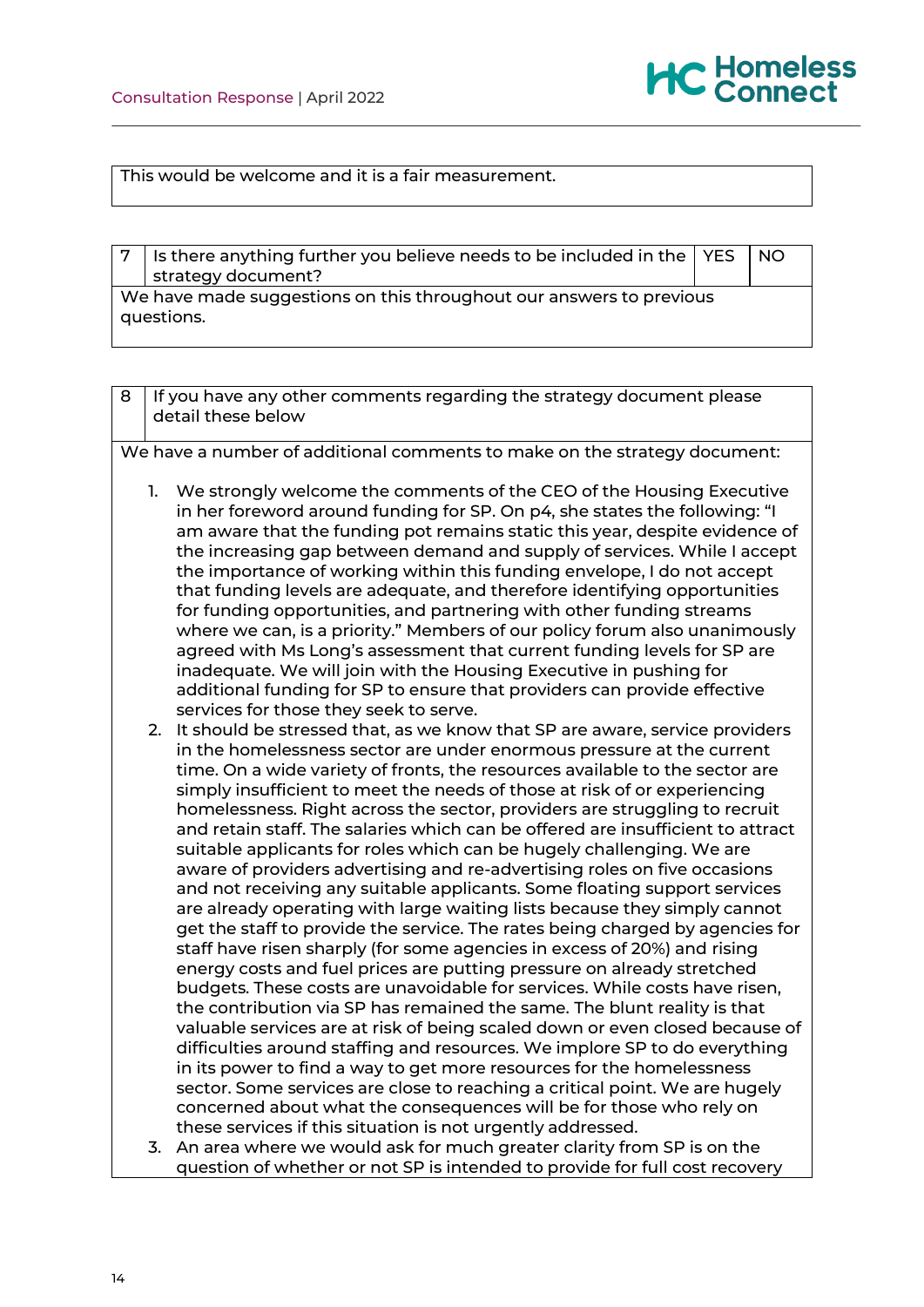for services or if it is intended to only be a contribution to service provision. Members of our policy forum have highlighted to us that the signals given on this question by SP over the years have been mixed. The answer to this question is of major significance for providers in the sector.

- 4. On p7, we would ask the Housing Executive to amend the language utilised in the section entitled "helping". The phrase "Homeless Families" should be amended to people experiencing homelessness" and the phrase "People experiencing homelessness, and Homeless people with support needs" should be amended to "People experiencing homelessness with support needs". Our rationale for this is outlined in our response to Q1.
- 5. On p12, we would draw attention to this sentence: "The SP strategy is designed to meet the existing and emerging needs of Homeless, Older People, Younger People and those with a disability." It seems likely that the word people is missing here after the word "Homeless". The wording as it stands is unfortunate and should be corrected in the final strategy document. We would urge the Housing Executive to alter this language to "people experiencing homelessness".
- 6. On p25, the draft strategy outlines that the document "has been screened for both equality and rural impacts." It is normal practice for these screening documents to be published by public bodies, but this does not seem to be the case here. In future, these screening documents should be published for comment.
- 7. We welcome the clear and easy to understand structure of the draft strategy. While at points we would ask for greater detail, we acknowledge the hard work which has gone in to create this document.

<http://www.aodcollaborative.org.nz/vdb/document/98> 10.

<sup>&</sup>lt;sup>1</sup> Housing Executive, "Strategic Needs Assessment: Research and evidence-based assessment to inform future housing support needs," November 2020, 180-181.

<sup>&</sup>lt;sup>2</sup> "Strategic Needs Assessment", 181.

<sup>3</sup> "Draft Strategic Action Plan for Temporary Accommodation 2022-27", 2 November 2021, accessed 1 February 2022, [https://www.nihe.gov.uk/Documents/Consultation-Draft-Homelessness-Action-Plan/Draft-Strategic-](https://www.nihe.gov.uk/Documents/Consultation-Draft-Homelessness-Action-Plan/Draft-Strategic-Action-Plan-for-temporary-accommod.aspx)[Action-Plan-for-temporary-accommod.aspx](https://www.nihe.gov.uk/Documents/Consultation-Draft-Homelessness-Action-Plan/Draft-Strategic-Action-Plan-for-temporary-accommod.aspx) 18.

<sup>4</sup> Mark Evans, University of Canberra, 2015, quoted in Ingrid Burkett, "Working Together to Transform Outcomes in Social Services: An Introduction to Co-Design",

 $^5$  Housing Executive, "Ending Homelessness Together Homelessness Strategy 2022-27 Year 1 Action Plan", 23  $\,$ March, 2022, [https://www.nihe.gov.uk/Documents/Homelessness-Strategy-2022-2027/Homelessness-Strategy-](https://www.nihe.gov.uk/Documents/Homelessness-Strategy-2022-2027/Homelessness-Strategy-2022-27-Year-1-Action-Plan)[2022-27-Year-1-Action-Plan](https://www.nihe.gov.uk/Documents/Homelessness-Strategy-2022-2027/Homelessness-Strategy-2022-27-Year-1-Action-Plan) 3.

 $6$  Police Service of Northern Ireland, "Trends in Domestic Abuse Incidents and Crimes Recorded by the Police in Northern Ireland 2004/05 to 2020/21", November 12, 2021, [https://www.psni.police.uk/globalassets/inside-the](https://www.psni.police.uk/globalassets/inside-the-psni/our-statistics/domestic-abuse-statistics/2020-21/domestic-abuse-incidents-and-crimes-in-northern-ireland-2004-05-to-2020-21.pdf)[psni/our-statistics/domestic-abuse-statistics/2020-21/domestic-abuse-incidents-and-crimes-in-northern](https://www.psni.police.uk/globalassets/inside-the-psni/our-statistics/domestic-abuse-statistics/2020-21/domestic-abuse-incidents-and-crimes-in-northern-ireland-2004-05-to-2020-21.pdf)[ireland-2004-05-to-2020-21.pdf](https://www.psni.police.uk/globalassets/inside-the-psni/our-statistics/domestic-abuse-statistics/2020-21/domestic-abuse-incidents-and-crimes-in-northern-ireland-2004-05-to-2020-21.pdf)